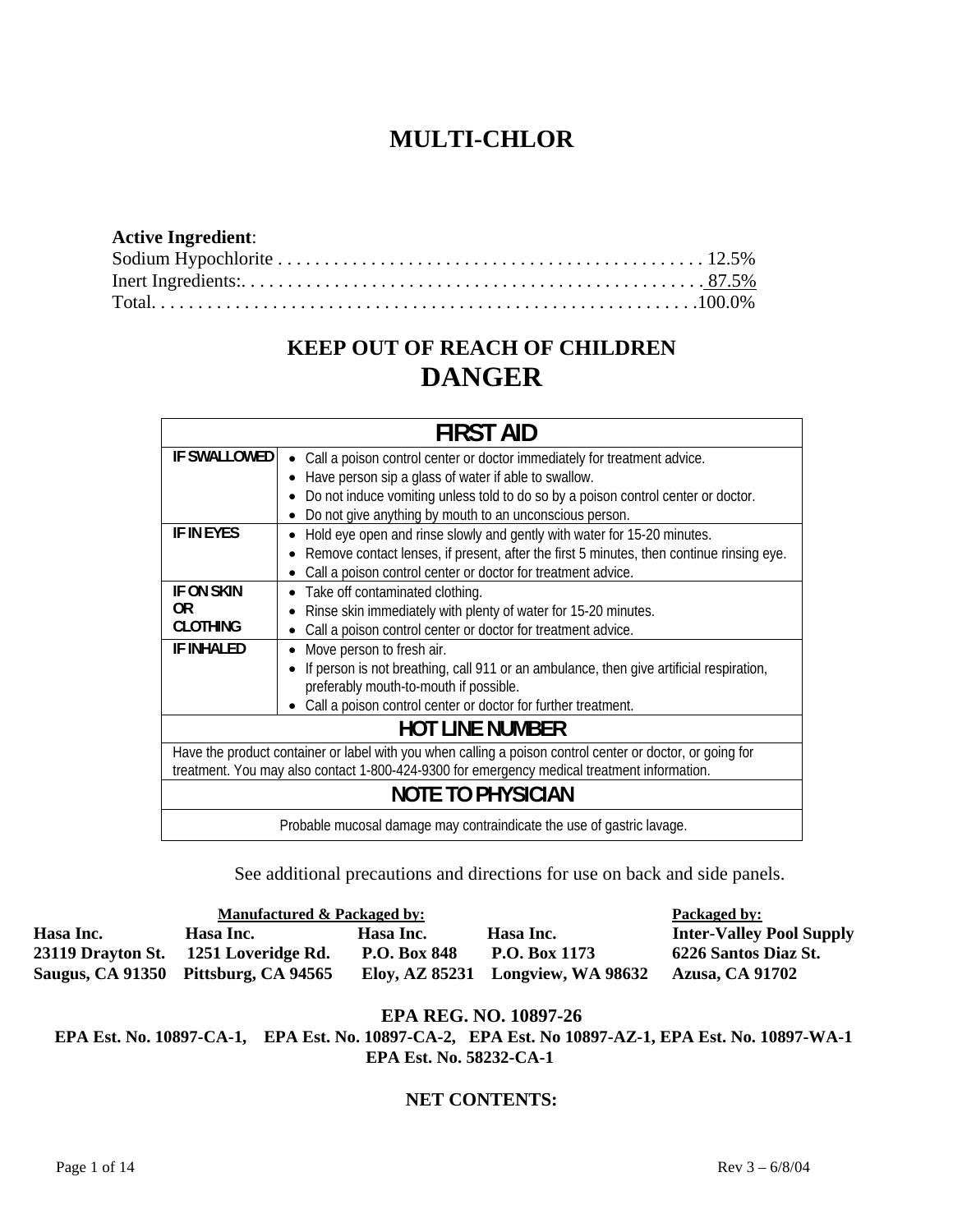# **PRECAUTIONARY STATEMENTS HAZARDS TO HUMANS AND DOMESTIC ANIMALS**

**DANGER:** Corrosive, may cause severe skin and eye irritation or chemical burns to broken skin. Causes eye damage. Wear safety glasses or goggles and rubber gloves when handling this product. Wash after handling. Avoid breathing vapors. Vacate poorly ventilated areas as soon as possible. Do not return until strong odors have dissipated.

## **ENVIRONMENTAL HAZARDS**

This pesticide is toxic to fish and aquatic organisms. Do not discharge effluent containing this product into lakes, streams, ponds, estuaries, oceans or other waters unless in accordance with the requirements of a National Pollutant Discharge Elimination System (NPDES) permit and the permitting authority has been notified in writing prior to discharge. Do not discharge effluent containing this product to sewer systems without previously notifying the local sewage treatment plant authority. For guidance, contact your State Water Board or Regional Office of the EPA.

## **PHYSICAL OR CHEMICAL HAZARDS**

**STRONG OXIDIZING AGENT:** Mix only with water according to label directions. Mixing this product with chemicals (e.g. ammonia, acids, detergents, etc.) or organic matter (e.g. urine, feces, etc.) will release chlorine gas, which is irritating to eyes, lungs, and mucous membranes.

## **STORAGE AND DISPOSAL**

Store this product in a cool dry area, away from direct sunlight and heat to avoid deterioration. In case of spill, flood areas with large quantities of water. Product or rinsates that cannot be used should be diluted with water before disposal in a sanitary sewer. Do not reuse container but place in trash collection. Do not contaminate food or feed by storage, disposal, or cleaning of equipment.

## **DIRECTIONS FOR USE**

It is a violation of federal law to use this product in a manner inconsistent with its labeling.

**NOTE:** This product degrades with age. Use a chlorine test kit and increase dosage, as necessary, to obtain the required level of available chlorine.

## **SWIMMING POOL WATER DISINFECTION**

For a new pool or spring start-up, super-chlorinate with 52 to 104 ounces (1 quart 20 ounces to 3 quarts 8 ounces) of product for each 10,000 gallons of water to yield 5 to 10 ppm available chlorine by weight.

Check the level of available chlorine with a test kit. Adjust and maintain pool water pH between 7.2 to 7.6. Adjust and maintain the alkalinity of the pool to between 50 to 100 ppm.

To maintain the pool, add manually or by a feeder device 11 ounces of this product for each 10,000 gallons of water to yield an available chlorine residual between 0.6 to 1.0 ppm by weight. Stabilized pools should maintain a residual of 1.0 to 1.5 ppm available chlorine. Test the pH, available chlorine residual and alkalinity of the water frequently with appropriate test kit. Frequency of water treatment will depend upon temperature and number of swimmers.

Every 7 days, or as necessary, super-chlorinate the pool with 52 to 104 ounces (1 quart 20 ounces to 3 quarts 8 ounces) of product for each 10,000 gallons of water to yield 5 to 10 ppm available chlorine by weight. Check the level of available chlorine with a test kit. Do not re-enter pool until the chlorine residual is between 1.0 to 3.0 ppm.

At the end of the swimming pool season or when water is to be drained from the pool, chlorine must be allowed to dissipate from treated pool water before discharge. Do not chlorinate the pool within 24 hours prior to discharge.

**WINTERIZING POOLS:** While water is still clear & clean, apply 3 ounces of product per 1,000 gallons, while filter and pump are running, to obtain a 3.0 ppm available chlorine residual, as determined by a suitable test kit. Cover pool. Turn off heater and pump, and prepare heater, filter and associated components for winter by following manufacturers' instructions.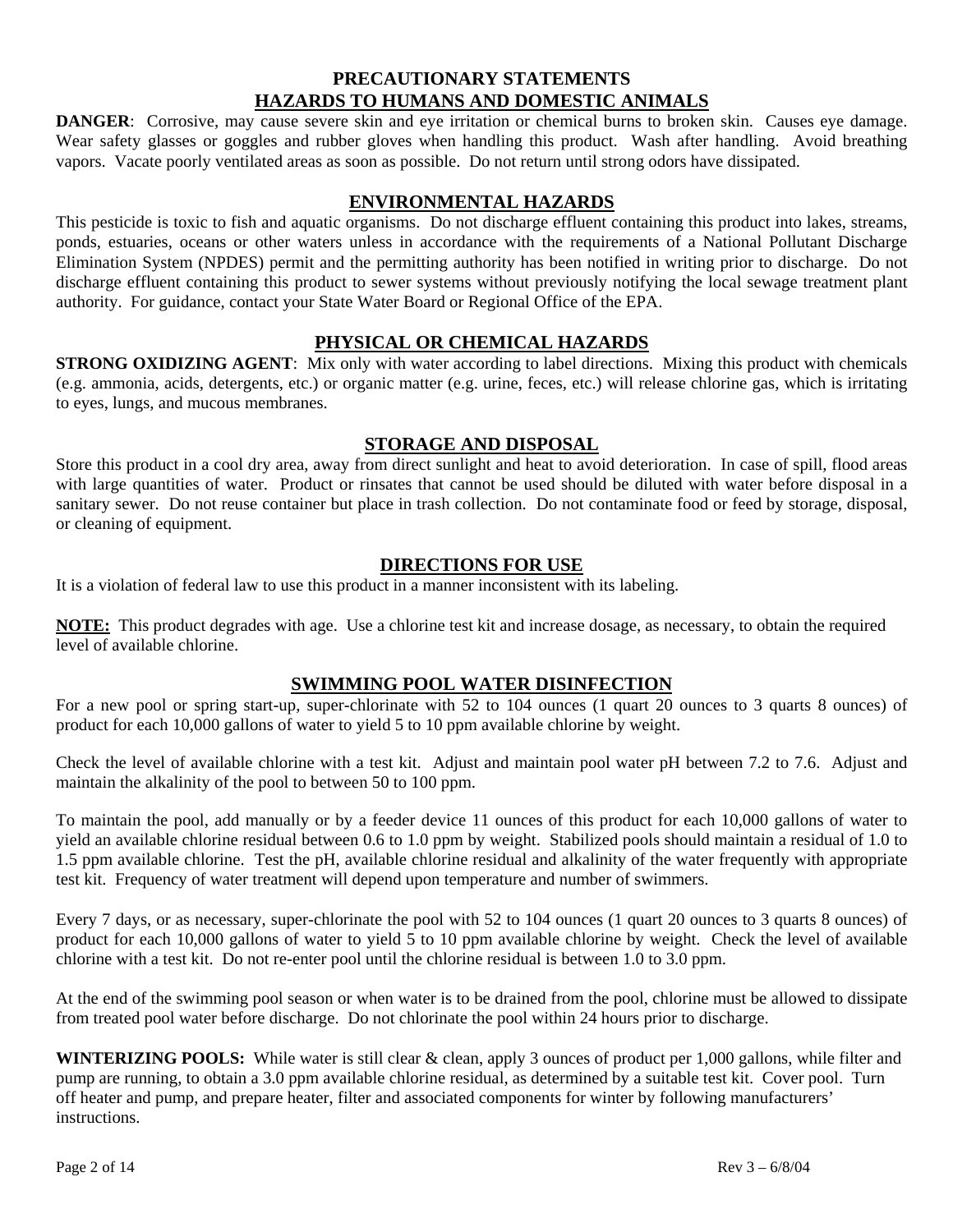## **SPAS, HOT TUBS**

Apply 5 ounces of product per 1,000 gallons of water to obtain a free available chlorine concentration of 5.0 ppm, as determined by a suitable chlorine test kit. Adjust and maintain pool water pH to between 7.2 and 7.8. Some oils, lotions, fragrances, cleaners, etc. may cause foaming or cloudy water as well as reduce the efficiency of the product.

To maintain the water, apply 5 ounces of product per 1,000 gallons of water over the surface to maintain a chlorine concentration of 5.0 ppm.

After each use, shock treat with 8 ounces of this product per 500 gallons of water to control odor and algae.

During extended periods of disuse, add 3 ounces of product daily per 1,000 gallons of water to maintain a 3.0 ppm chlorine concentration.

**HUBBARD AND IMMERSION TANKS** - Add 5 oz. of this product per 200 gallons of water before patient use to obtain a chlorine residual of 25 ppm, as determined by a suitable test kit. Adjust and maintain the water pH to between 7.2 and 7.6. After each use, drain the tank. Add 5 oz. to a bucket of water and circulate this solution through the agitator of the tank for 15 minutes and then rinse out the solution. Clean tank thoroughly and dry with clean cloths. (**NOT FOR USE IN CALIFORNIA**).

**HYDROTHERAPY TANKS** - Add 1 oz. of this product per 1000 gallons of water to obtain a chlorine residual of 1 ppm, as determined by a suitable chlorine test kit. Pool should not be entered until the chlorine residual is below 3 ppm. Adjust and maintain the water pH to between 7.2 and 7.6. Operate pool filter continuously. Drain pool weekly, and clean before refilling.

## **SANITIZATION OF NONPOROUS FOOD CONTACT SURFACES**

**RINSE METHOD** - A solution of 100 ppm available chlorine may be used in the sanitizing solution if a chlorine test kit is available. Solutions containing an initial concentration of 100 ppm available chlorine must be tested and adjusted periodically to insure that the available chlorine does not drop below 50 ppm. Prepare a 100 ppm sanitizing solution by thoroughly mixing 1 oz. of this product with 10 gallons of water. If no test kit is available, prepare a sanitizing solution by thoroughly mixing 2 oz. of this product with 10 gallons of water to provide approximately 200 ppm available chlorine by weight.

Clean equipment surfaces in the normal manner. Prior to use, rinse all surfaces thoroughly with the sanitizing solution, maintaining contact with the sanitizer for at least 2 minutes. If solution contains less than 50 ppm available chlorine, as determined by a suitable test kit, either discard the solution or add sufficient product to re-establish a 200 ppm residual. Do not rinse equipment with water after treatment and do not soak equipment overnight.

Sanitizers used in automated systems may be used for general cleaning but may not be re-used for sanitizing purposes.

**IMMERSION METHOD** - A solution of 100 ppm available chlorine may be used in the sanitizing solution if a chlorine test kit is available. Solutions containing an initial concentration of 100 ppm available chlorine must be tested and adjusted periodically to insure that the available chlorine does not drop below 50 ppm. Prepare a 100 ppm sanitizing solution by thoroughly mixing 1 oz. of this product with 10 gallons of water. If no test kit is available, prepare a sanitizing solution by thoroughly mixing 2 oz. of this product with 10 gallons of water to provide approximately 200 ppm available chlorine by weight.

Clean equipment in the normal manner. Prior to use, immerse equipment in the sanitizing solution for at least 2 minutes and allow the sanitizer to drain. If solution contains less than 50 ppm available chlorine, as determined by a suitable test kit, either discard the solution or add sufficient product to re-establish a 200 ppm residual. Do not rinse equipment with water after treatment.

Sanitizers used in automated systems may be used for general cleaning but may not be re-used for sanitizing purposes.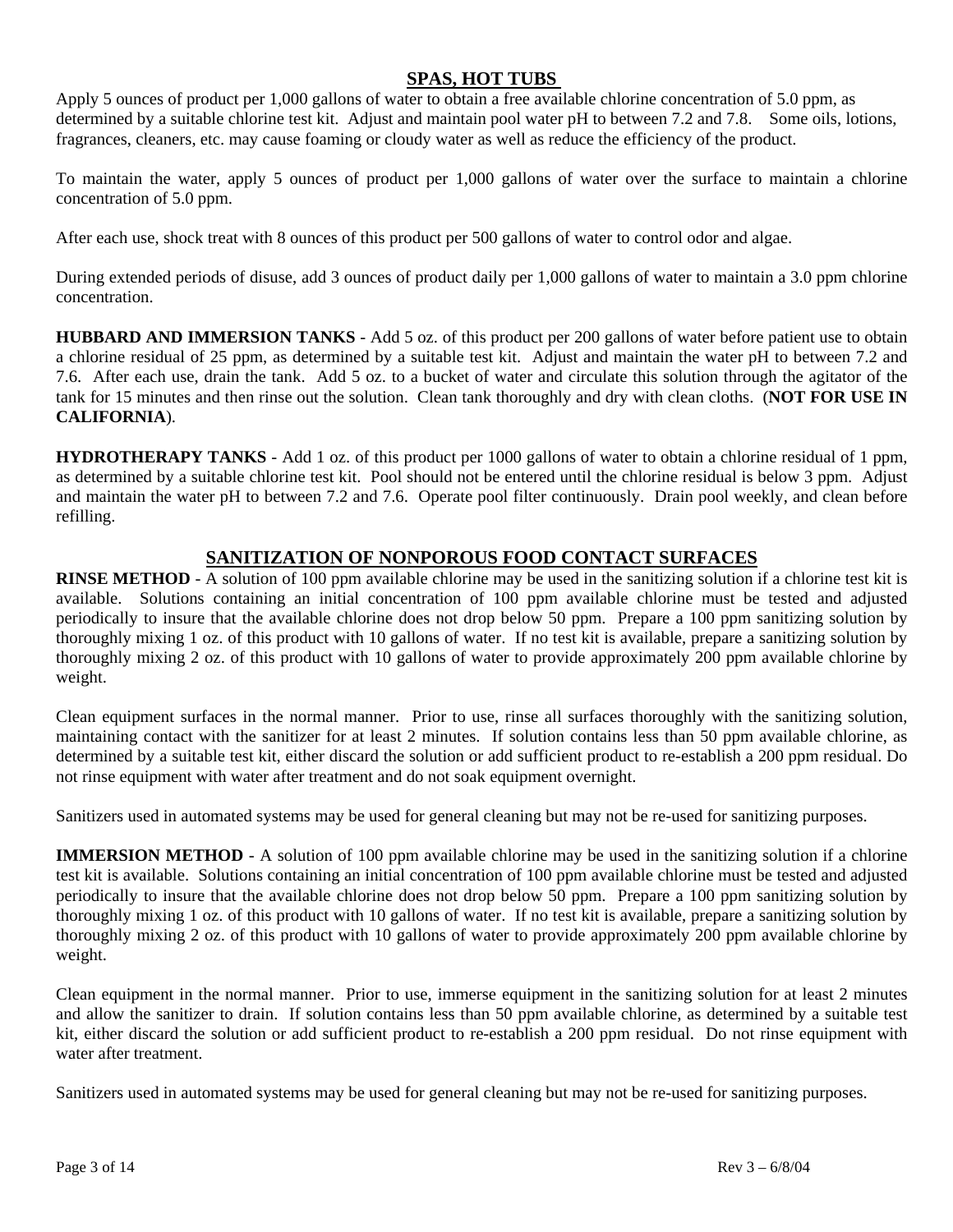**FLOW/PRESSURE METHOD** - Disassemble equipment and thoroughly clean after use. Assemble equipment in operating position prior to use. Prepare a volume of a 200 ppm available chlorine sanitizing solution equal to 110% of volume capacity of the equipment by mixing the product in a ratio of 2 oz. product with 10 gallons of water. Pump solution through the system until full flow is obtained at all extremities, the system is completely filled with the sanitizer and all air is removed from the system. Close drain valves and hold under pressure for at least 2 minutes to insure contact with all internal surfaces. Remove some cleaning solution from drain valve and test with a chlorine test kit. Repeat entire cleaning/sanitizing process if effluent contains less than 50 ppm available chlorine. Discard the first portion of milk or beverage dispensed from the equipment following sanitization.

**CLEAN-IN-PLACE METHOD** - Thoroughly clean equipment after use. Prepare a volume of a 200 ppm available chlorine sanitizing solution equal to 110% of volume capacity of the equipment by mixing the product in a ratio of 2 oz. product with 10 gallons of water. Pump solution through the system until full flow is obtained at all extremities, the system is completely filled with the sanitizer and all air is removed from the system. Close drain valves and hold under pressure for at least 10 minutes to insure contact with all internal surfaces. Remove some cleaning solution from drain valve and test with a chlorine test kit. Repeat entire cleaning/sanitizing process if effluent contains less than 50 ppm available chlorine. Discard the first portion of milk or beverage dispensed from the equipment following sanitization.

**SPRAY/FOG METHOD** - Pre-clean all surfaces after use. Use a 200 ppm available chlorine solution to control bacteria, mold or fungi and a 600 ppm solution to control bacteriophage. Prepare a 200 ppm sanitizing solution of sufficient size by thoroughly mixing the product in a ratio of 2 oz. product with 10 gallons of water. Prepare a 600 ppm solution by thoroughly mixing the product in a ratio of 6 oz. product with 10 gallons of water. Use spray or fogging equipment, which can resist hypochlorite solutions. Always empty and rinse spray/fog equipment with potable water after use. Thoroughly spray or fog all surfaces until wet, allowing excess sanitizer to drain. Vacate area for at least 2 hours. Prior to using equipment, rinse all surfaces treated with a 600 ppm solution with a 200 ppm solution.

## **SANITIZATION OF POROUS FOOD CONTACT SURFACES**

**RINSE METHOD** - Prepare a sanitizing solution by thoroughly mixing 6 oz. of this product with 10 gallons of water to provide approximately 600 ppm available chlorine by weight. Clean surfaces in the normal manner. Rinse all surfaces thoroughly with the sanitizing solution, maintaining contact with the sanitizer for at least 2 minutes. Do not soak equipment overnight.

Prepare a 200 ppm sanitizing solution by thoroughly mixing 2 oz. of this product with 10 gallons of water. Prior to using equipment, rinse all surfaces with a 200 ppm available chlorine solution. Do not rinse and do not soak equipment overnight.

**IMMERSION METHOD** - Prepare a sanitizing solution by thoroughly mixing, in an immersion tank, 6 oz. of this product with 10 gallons of water to provide approximately 600 ppm available chlorine by weight. Clean equipment in the normal manner. Immerse equipment in the sanitizing solution for at least 2 minutes and allow the sanitizer to drain.

Prepare a 200 ppm sanitizing solution by thoroughly mixing 2 oz. of this product with 10 gallons of water. Prior to using equipment, rinse (or immerse) all surfaces with a 200 ppm available chlorine solution. Do not rinse and do not soak equipment overnight.

**SPRAY/FOG METHOD** - Pre-clean all surfaces after use. Prepare a 600 ppm available chlorine sanitizing solution of sufficient size by thoroughly mixing the product in a ratio of 6 oz. product with 10 gallons of water. Use spray or fogging equipment, which can resist hypochlorite solutions. Always empty and rinse spray/fog equipment with potable water after use. Thoroughly spray or fog all surfaces until wet, allowing excess sanitizer to drain. Vacate area for at least 2 hours. Prior to using equipment, rinse all surfaces with a 200 ppm available chlorine solution. Prepare a 200 ppm sanitizing solution by thoroughly mixing 2 oz. of this product with 10 gallons of water.

## **SANITIZATION OF NONPOROUS NON-FOOD CONTACT SURFACES**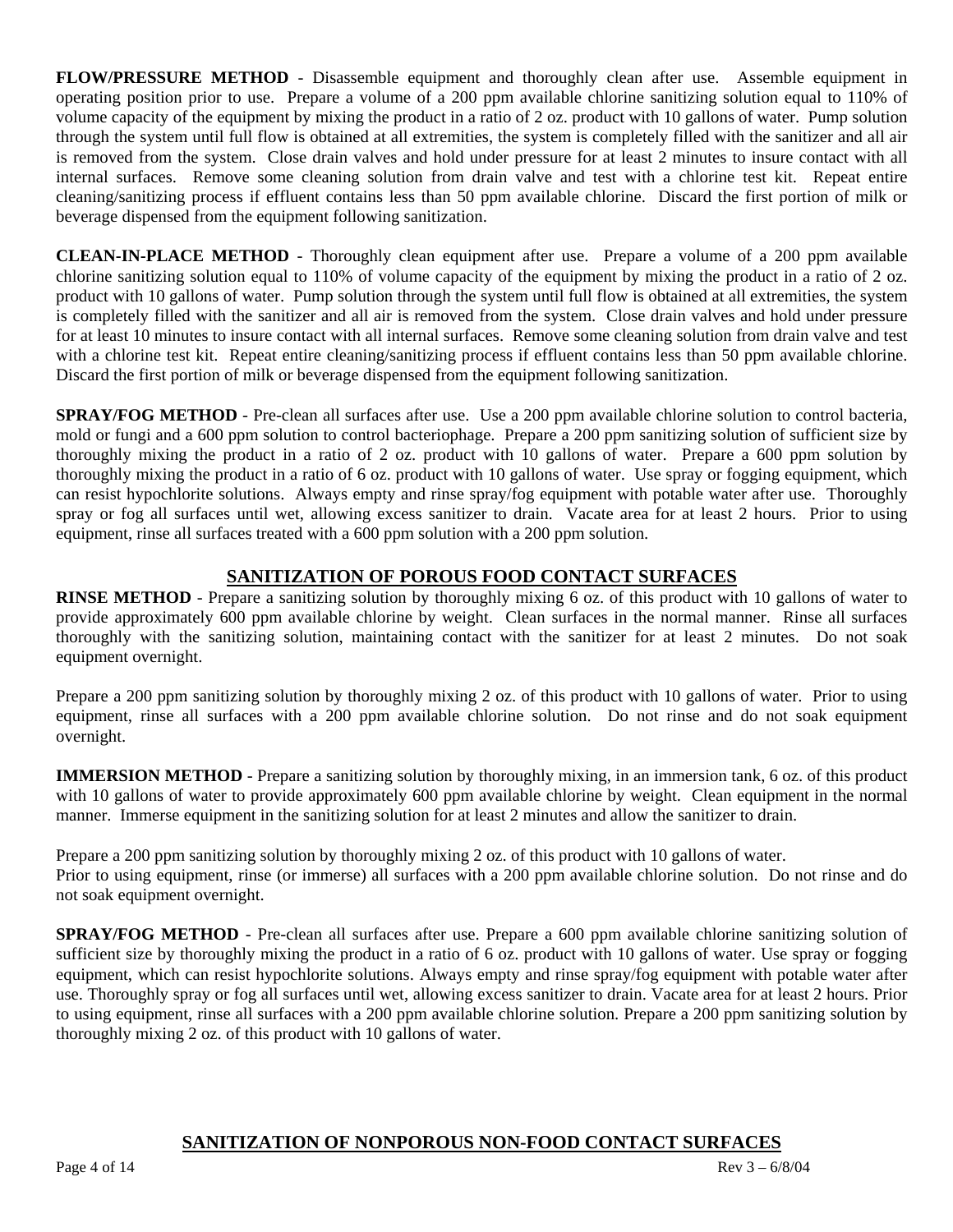**RINSE METHOD** - Prepare a sanitizing solution by thoroughly mixing 2 oz. of this product with 10 gallons of water to provide approximately 200 ppm available chlorine by weight. Clean equipment surfaces in the normal manner. Prior to use, rinse all surfaces thoroughly with the sanitizing solution, maintaining contact with the sanitizer for at least 2 minutes. Do not rinse equipment with water after treatment and do not soak equipment overnight.

**IMMERSION METHOD** - Prepare a sanitizing solution by thoroughly mixing, in an immersion tank, 2 oz. of this product with 10 gallons of water to provide approximately 200 ppm available chlorine by weight. Clean equipment in the normal manner. Prior to use, immerse equipment in the sanitizing solution for at least 2 minutes and allow the sanitizer to drain. Do not rinse equipment with water after treatment.

**SPRAY/FOG METHOD** - Pre-clean all surfaces after use. Prepare a 200 ppm available chlorine sanitizing solution of sufficient size by thoroughly mixing, the product in a ratio of 2 oz. product with 10 gallons of water. Use spray or fogging equipment, which can resist hypochlorite solutions. Prior to using equipment, thoroughly spray or fog all surfaces until wet, allowing excess sanitizer to drain. Vacate area for at least 2 hours.

# **DISINFECTION OF NONPOROUS NON-FOOD CONTACT SURFACES**

**RINSE METHOD** - Prepare a disinfecting solution by thoroughly mixing 6 oz. of this product with 10 gallons of water to provide approximately 600 ppm available chlorine by weight. Clean equipment surfaces in the normal manner. Prior to use, rinse all surfaces thoroughly with the disinfecting solution, maintaining contact with the solution for at least 10 minutes. Do not rinse equipment with water after treatment and do not soak equipment overnight.

**IMMERSION METHOD** - Prepare a disinfecting solution by thoroughly mixing, in an immersion tank, 6 oz. of this product with 10 gallons of water to provide approximately 600 ppm available chlorine by weight. Clean equipment in the normal manner. Prior to use, immerse equipment in the disinfecting solution for at least 10 minutes and allow the sanitizer to drain. Do not rinse equipment with water after treatment.

# **SANITIZATION OF POROUS NON-FOOD CONTACT SURFACES**

**RINSE METHOD** - Prepare a sanitizing solution by thoroughly mixing 6 oz. of this product with 10 gallons of water to provide approximately 600 ppm available chlorine by weight. Clean surfaces in the normal manner. Prior to use, rinse all surfaces thoroughly with the sanitizing solution, maintaining contact with the sanitizer for at least 2 minutes. Do not rinse equipment with water after treatment and do not soak equipment overnight.

**IMMERSION METHOD** - Prepare a sanitizing solution by thoroughly mixing, in an immersion tank, 6 oz. of this product with 10 gallons of water to provide approximately 600 ppm available chlorine by weight. Clean equipment in the normal manner. Prior to use, immerse equipment in the sanitizing solution for at least 2 minutes and allow the sanitizer to drain. Do not rinse equipment with water after treatment.

**SPRAY/FOG METHOD** - After cleaning, sanitize non-food contact surfaces with 600 ppm available chlorine by thoroughly mixing the product in a ratio of 6 oz. of this product with 10 gallons of water. Use spray or fogging equipment, which can resist hypochlorite solutions. Always empty and rinse spray/fog equipment with potable water after use. Prior to using equipment, thoroughly spray or fog all surfaces until wet, allowing excess sanitizer to drain. Vacate area for at least 2 hours.

# **SEWAGE & WASTEWATER EFFLUENT TREATMENT**

The disinfection of sewage effluent must be evaluated by determining the total number of coliform bacteria and/or fecal coliform bacteria, as determined by the Most Probable Number (MPN) procedure, of the chlorinated effluent has been reduced to or below the maximum permitted by the controlling regulatory jurisdiction.

On the average, satisfactory disinfection of secondary wastewater effluent can be obtained when the chlorine residual is 0.5 ppm after 15 minutes contact. Although the chlorine residual is the critical factor in disinfection, the importance of correlating chlorine residual with bacterial kill must be emphasized. The MPN of the effluent, which is directly related to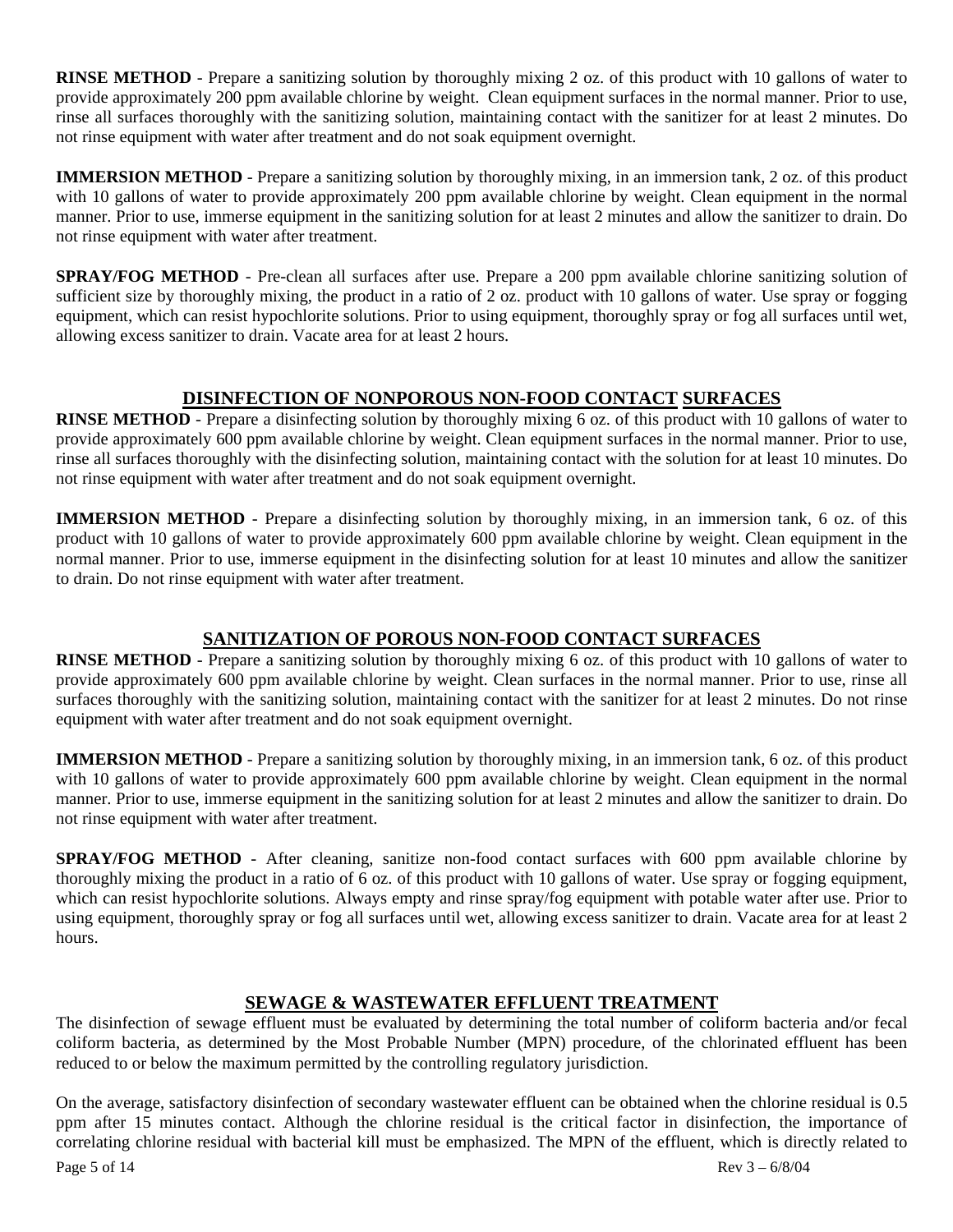the water quality standards requirements, should be the final and primary standard and the chlorine residual should be considered an operating standard valid only to the extent verified by the coliform quality of the effluent.

The following are critical factors affecting wastewater disinfection

- 1. **Mixing**: It is imperative that the product and the wastewater be instantaneously and completely flash mixed to assure reaction with every chemically active soluble and particulate component of the wastewater.
- 2. **Contacting**: Upon flash mixing, the flow through the system must be maintained.
- 3. **Dosage/Residual Control**: Successful disinfection is extremely dependent on response to fluctuating chlorine demand to maintain a predetermined, desirable chlorine level. Secondary effluent should contain 0.2 to 1.0 ppm chlorine residual after a 15 to 30 minutes contact time. A reasonable average of residual chlorine is 0.5 ppm after 15 minutes contact time.

## **SEWAGE AND WASTEWATER TREATMENT**

**EFFLUENT SLIME CONTROL** - Apply a 100 to 1000 ppm available chlorine solution at a location, which will allow complete mixing. Prepare this solution by mixing 10 to 100 oz. of this product with 100 gallons of water. Once control is evident, apply a 15 ppm available chlorine solution. Prepare this solution by mixing 1.5 oz. of this product with 100 gallons of water.

**FILTER BEDS- SLIME CONTROL:** Remove filter from service, drain to a depth of 1 ft. above filter sand, and add 80 oz. of product per 20 sq. ft. evenly over the surface. Wait 30 minutes before draining water to a level that is even with the top of the filter. Wait for 4 to 6 hours before completely draining and backwashing filter.

## **DISINFECTION OF DRINKING WATER (EMERGENCY/PUBLIC/INDIVIDUAL SYSTEMS)**

**PUBLIC SYSTEMS**- Mix a ratio of 1 oz. of this product to 100 gallons of water. Begin feeding this solution with a hypochlorinator until a free available chlorine residual of at least 0.2 ppm and no more than 0.6 ppm is attained throughout the distribution system. Check water frequently with a chlorine test kit. Bacteriological sampling must be conducted at a frequency no less than that prescribed by the National Interim Primary Drinking Water Regulations. Contact your local Health Department for further details.

**INDIVIDUAL SYSTEMS: DUG WELLS** - Upon completion of the casing (lining.) wash the interior of the casing (lining) with a 100 ppm available chlorine solution using a stiff brush. This solution can be made by thoroughly mixing 1 oz. of this product into 10 gallons of water. After covering the well, pour the sanitizing solution into the well through both the pipe sleeve opening and the pipeline. Wash the exterior of the pump cylinder also with the sanitizing solution. Start pump and pump water until strong odor of chlorine in water is noted. Stop pump and wait at least 24 hours. After 24 hours flush well until all traces of chlorine have been removed from the water. Consult your local Health Department for further details.

**INDIVIDUAL WATER SYSTEMS: DRILLED, DRIVEN & BORED WELLS** - Run pump until water is as free from turbidity as possible. Pour a 100 ppm available chlorine sanitizing solution into the well. This solution can be made by thoroughly mixing 1 oz. of this product into 10 gallons of water. Add 5 to 10 gallons, of clean, chlorinated water to the well in order to force the sanitizer into the rock formation. Wash the exterior of pump cylinder with the sanitizer. Drop pipeline into well, start pump and pump water until strong odor of chlorine in water is noted. Stop pump and wait at least 24 hours. After 24 hours flush well until all traces of chlorine have been removed from the water. Deep wells with high water levels may necessitate the use of special methods for introduction of the sanitizer into the well. Consult your local Health Department for further details.

**INDIVIDUAL WATER SYSTEMS: FLOWING ARTESIAN WELLS** - Artesian wells generally do not require disinfection. If analyses indicate persistent contamination, the well should be disinfected. Consult your local Health Department for further details.

**EMERGENCY DISINFECTION** - When boiling of water for 1 minute is not practical, water can be made potable by using this product. Prior to addition of the sanitizer, remove all suspended material by filtration or by allowing it to settle to the bottom. Decant the clarified, contaminated water to a clean container and add 1 drop of this product to 20 gallons of water. Allow the treated water to stand for 30 minutes. Properly treated water should have a slight chlorine odor, if not,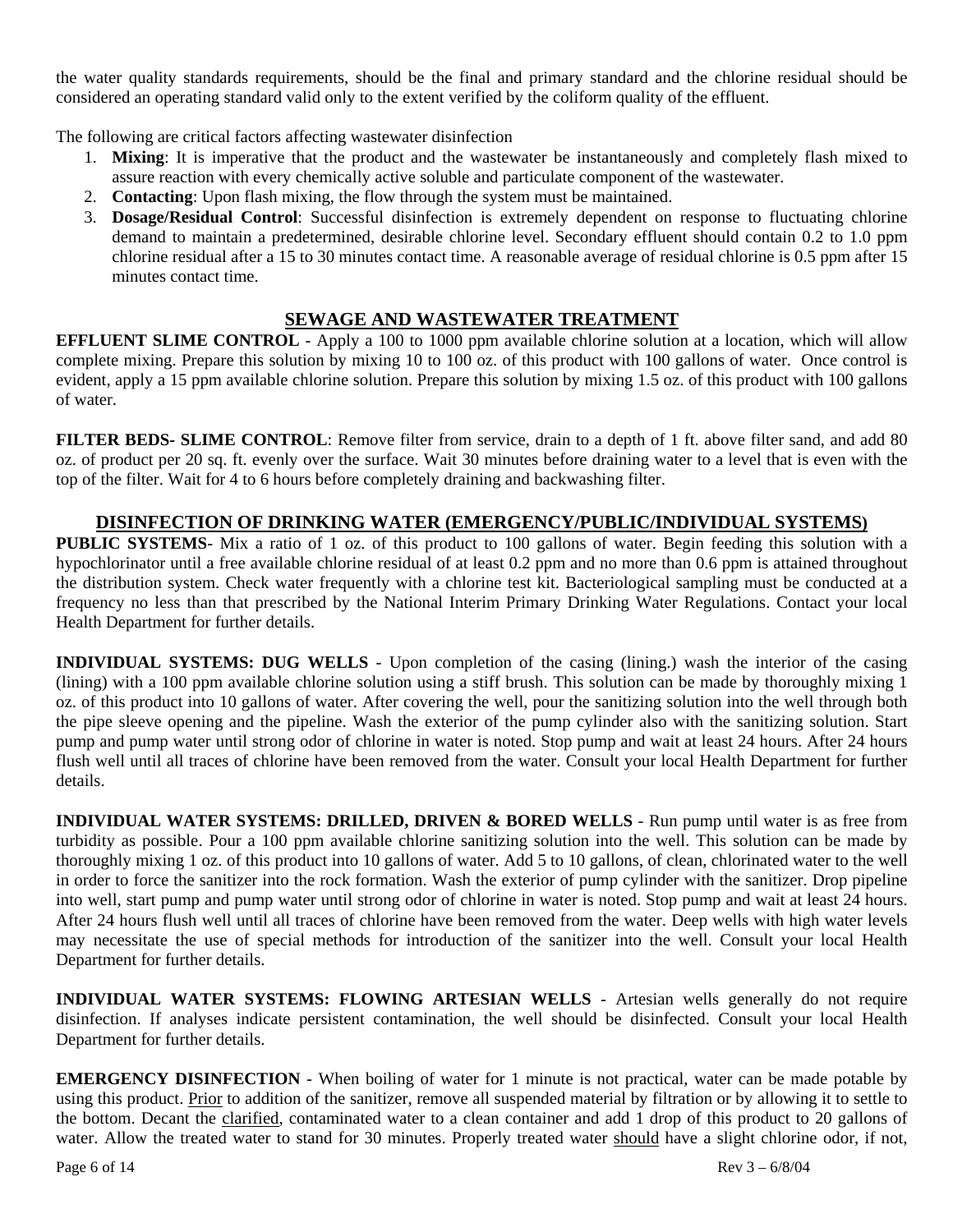repeat dosage and allow the water to stand an additional 15 minutes. The treated water can then be made palatable by pouring it between clean containers several times.

## **PUBLIC WATER SYSTEMS**

**RESERVOIRS: ALGAE CONTROL** - Hypochlorinate streams feeding the reservoir. Suitable feeding points should be selected on each stream at least 50 yards upstream from the points of entry into the reservoir.

**MAINS** - Thoroughly flush section to be sanitized by discharging from hydrants. Permit a water flow of at least 2.5 feet per minute to continue under pressure while injecting this product by means of a hypochlorinator. Stop water flow when a chlorine residual test of 50 ppm is obtained at the low pressure end of the new main section after a 24 hour retention time. When chlorination is completed, the system must be flushed free of all heavily chlorinated water.

**NEW TANKS, BASINS, ETC**. - Remove all physical soil from surfaces. Place 20 oz. of this product for each 5 cubic feet of working capacity (500 ppm available chlorine). Fill to working capacity and allow to stand for at least 4 hours. Drain and flush with potable water and return to surface.

**NEW FILTER SAND** - Apply 80 oz. of this product for each 150 to 200 cubic feet of sand. The action of the product dissolving as the water passes through the bed will aid in sanitizing the new sand.

**NEW WELLS** - Flush the casing with a 50 ppm available chlorine solution of water containing 5 oz. of this product for each 100 gallons of water. The solution should be pumped or fed by gravity into the well after thorough mixing with agitation: The well should stand for several hours or overnight under chlorination. It may then be pumped until a representative raw water sample is obtained. Bacterial examination of the water will indicate whether further treatment is necessary.

**EXISTING EQUIPMENT** - Remove equipment from service, thoroughly clean surfaces of all physical soil. Sanitize by placing 21 oz. of this product for each 5 cubic feet capacity, (approximately 500 ppm available chlorine). Fill to working capacity and let stand at least 4 hours. Drain and place in service. If the previous treatment is not practical, surfaces may be sprayed with a solution containing 5 oz. of this product for each 5 gallons of water (approximately 1000 ppm available chlorine). After drying, flush with water and return to service.

## **EMERGENCY DISINFECTION AFTER FLOODS**

**WELLS** - Thoroughly flush contaminated casing with a 500 ppm available chlorine solution. Prepare this solution by mixing 5 oz. of this product with 10 gallons of water. Backwash the well to increase yield and reduce turbidity, adding sufficient chlorinating solution to the backwash to produce a 10 ppm available chlorine residual, as determined by a chlorine test kit. After the turbidity has been reduced and the casing has been treated, add sufficient chlorinating solution to produce a 50 ppm available chlorine residual. Agitate the well water for several hours and take a representative water sample. Retreat well if water samples are biologically unacceptable.

**RESERVOIRS** - In case of contamination by overflowing streams, establish hypochlorinating stations upstream of the reservoir. Chlorinate the inlet water until the entire reservoir obtains a 0.2 ppm available chlorine residual, as determined by a suitable chlorine test kit. In case of contamination from surface drainage, apply sufficient product directly to the reservoir to obtain a 0.2 ppm available chlorine residual in all parts of the reservoir.

**BASINS, TANKS, FLUMES, ETC**. Thoroughly clean all equipment, then apply 20 oz. of product per 5 cu. ft. of water to obtain 500 ppm available chlorine, as determined by a suitable test kit. After 24 hours drain, flush, and return to service. If the previous method is not suitable, spray or flush the equipment with a solution containing 5 oz. of this product for each 5 gallons of water (1000 ppm available chlorine). Allow to stand for 2 to 4 hours, flush and return to service.

**FILTERS**- When the sand filter needs replacement; apply 80 oz. of this product for each 150 to 200 cubic feet of sand. When the filter is severely contaminated, additional product should be distributed over the surface at the rate of 80 oz. per 20 sq. ft. Water should stand at a depth of 1 foot above the surface of the filter bed for 4 to 24 hours. When filter beds can be backwashed of mud and silt, apply 80 oz. of this product per each 50 sq. ft., allowing the water to stand at a depth of 1 foot above the filter sand. After 30 minutes, drain water to the level of the filter. After 4 to 6 hours drain, and proceed with normal back washing.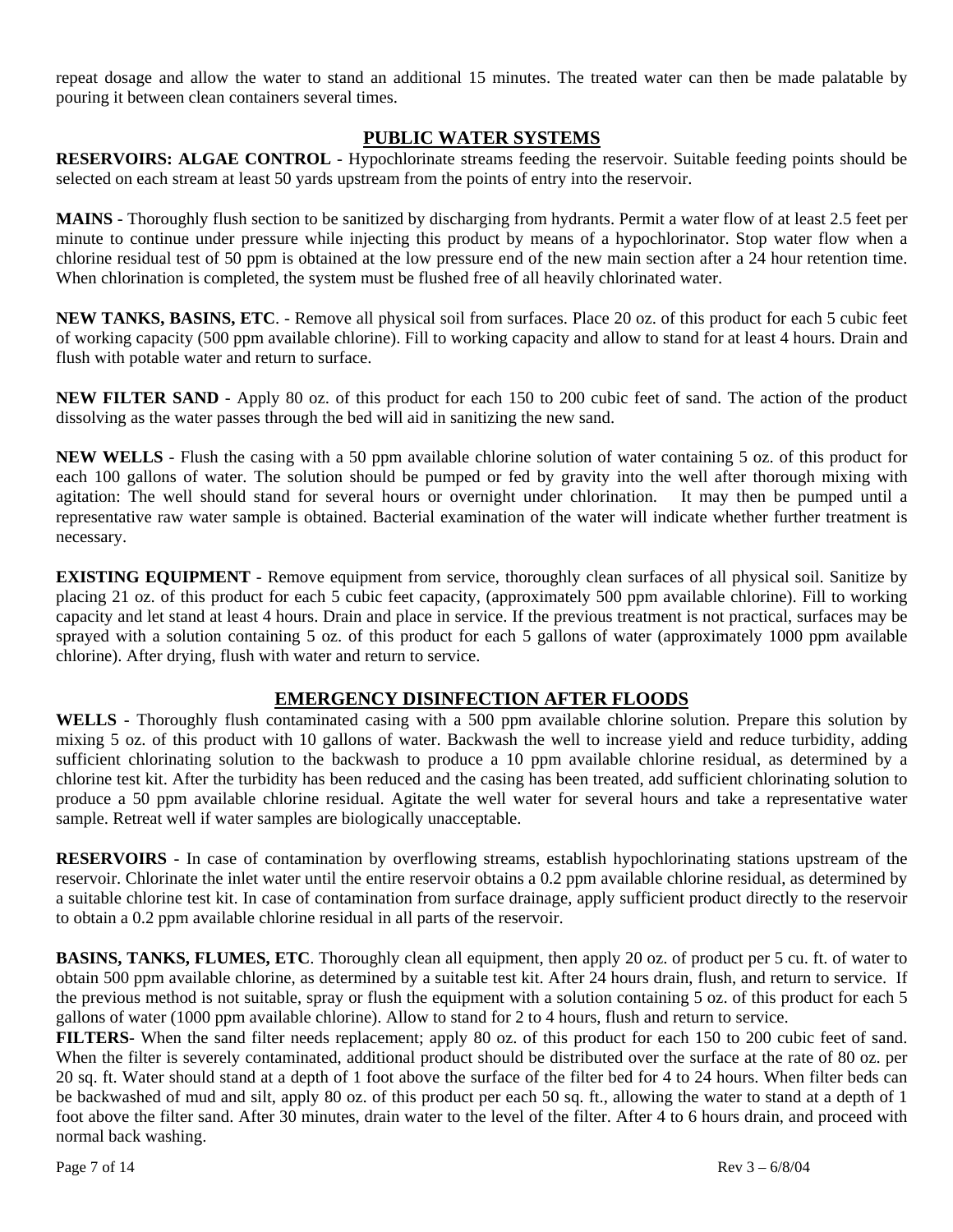**DISTRIBUTION SYSTEM** - Flush repaired or replaced section with water. Establish a hypochlorinating station and apply sufficient product until a consistent available chlorine residual of at least 10 ppm remains after a 24 hour retention time. Use a chlorine test kit.

## **EMERGENCY DISINFECTION AFTER FIRES**

**CROSS CONNECTIONS OR EMERGENCY CONNECTIONS** - Hypochlorination or gravity feed equipment should be set up near the intake of the untreated water supply. Apply sufficient product to give a chlorine residual of at least 0.1 to 0.2 ppm at the point where the untreated supply enters the regular distribution system. Use a chlorine test kit.

## **EMERGENCY DISINFECTION AFTER DROUGHTS**

**SUPPLEMENTARY WATER SUPPLIES** - Gravity or mechanical hypochlorite feeders should be set up on a supplementary line to dose the water to a minimum chlorine residual of 0.2 ppm after a 20 minute contact time. Use a chlorine test kit.

**WATER SHIPPED IN BY TANKS, TANK CARS, TRUCKS, ETC**. - Thoroughly clean all containers and equipment. Spray a 500 ppm available chlorine solution and rinse with potable water after 5 minutes. This solution is made by mixing 5 oz. of this product for each 10 gallons of water. During the filling of the containers, dose with sufficient amounts of this product to provide at least a 0.2 ppm chlorine residual. Use a chlorine test kit.

## **EMERGENCY DISINFECTION AFTER MAIN BREAKS**

**MAINS** - Before assembly of the repaired section, flush out mud and soil. Permit a water flow of at least 2.5 feet per minute to continue under pressure while injecting this product by means of a hypochlorinator. Stop water flow when a chlorine residual test of 50 ppm is obtained at the low pressure end of the new main section after a 24 hour retention time. When chlorination is completed, the system must be flushed free of all heavily chlorinated water.

## **COOLING TOWER/ EVAPORATIVE CONDENSER WATER**

**SLUG FEED METHOD** - **Initial Dose:** When system is noticeably fouled, apply 52 to 104 oz. of this product per 10,000 gallons of water in the system to obtain from 5 to 10 ppm available chlorine. Repeat until control is achieved.

**Subsequent Dose**: When microbial control is evident, add 11 oz. of this product per 10,000 gallons, of water in the system daily, or as needed to maintain control and keep the chlorine residual at 1 ppm. Badly fouled systems must be cleaned before treatment is begun.

**INTERMITTENT FEED METHOD** - **Initial Dose:** When system is noticeably fouled, apply 52 to 104 oz. of this product per 10,000 gallons of water in the system to obtain 5 to 10 ppm available chlorine. Apply half (or 1/3, 1/4, or 1/5) of this initial dose when half (or 1/3, 1/4, or 1/5) of the water in the system has been lost by blowdown.

**Subsequent Dose**: When microbial control is evident, add 11 oz. of this product per 10,000 gallons of water in the system to obtain a 1 ppm residual. Apply half (or  $1/3$ ,  $1/4$ , or  $1/5$ ) of this initial dose when half (or  $1/3$ ,  $1/4$ , or  $1/5$ ) of the water in the system has been lost by blowdown. Badly fouled systems must be cleaned before treatment is begun.

**CONTINUOUS FEED METHOD** - **Initial Dose:** When system is noticeably fouled, apply 52 to 104 oz. of this product per 10,000 gallons of water in the system to obtain 5 to 10 ppm available chlorine.

**Subsequent Dose**: Maintain this treatment level by starting a continuous feed of 1 oz. of this product per 1,000 gallons of water lost by blowdown to maintain a 1 ppm residual. Badly fouled systems must be cleaned before treatment is begun.

## **LAUNDRY SANITIZERS Household Laundry Sanitizers**

**IN SOAKING SUDS** - Thoroughly mix 2 oz. of this product to 10 gallons of wash water to provide 200 ppm available chlorine. Wait 5 minutes, then add soap or detergent. Immerse laundry for at least 11 minutes prior to starting the wash/rinse cycle.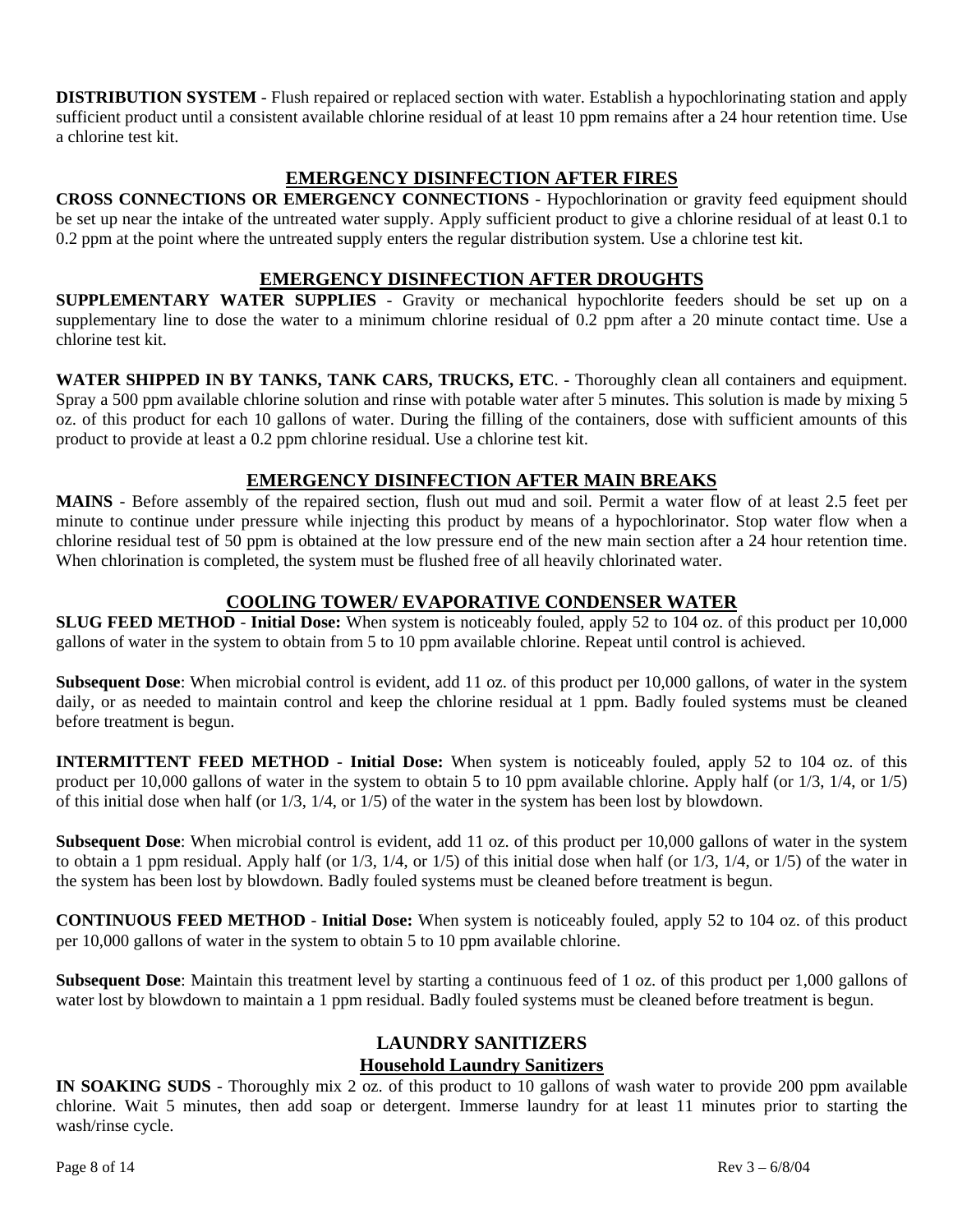**IN WASHING SUDS** - Thoroughly mix 2 oz. of this product to 10 gallons of wash water containing clothes to provide 200 ppm available chlorine. Wait 5 minutes then add soap or detergent and start the wash/rinse cycle.

## **Commercial Water Sanitizers**

Wet fabrics or clothes should be spun dry prior to sanitization. Thoroughly mix 2 oz. of this product with 10 gallons of water to yield 200 ppm available chlorine. Promptly after mixing the sanitizer, add the solution into the prewash prior to washing fabrics/clothes in the regular wash cycle with a good detergent. Test the level of available chlorine, if solution has been allowed to stand. Add more of this product if the available chlorine level has dropped below 200 ppm.

## **FARM PREMISES**

Remove all animals, poultry, and feed from premises, vehicles and enclosures. Remove all litter and manure from floors, walls and surfaces of barns, pens, stalls, chutes and other facilities occupied or transversed by animals or poultry. Empty all troughs, racks and other feeding and watering appliances. Thoroughly clean all surfaces with soap or detergent and rinse with water. To disinfect, saturate all surfaces with a solution of at least 1000 ppm available chlorine for a period of 10 minutes. A 1000 ppm solution can be made by thoroughly mixing 11 oz. of this product with 10 gallons of water. Immerse all halters, ropes and other types of equipment used in handling and restraining animals or poultry, as well as the cleaned forks, shovels, and scrapers used for removing litter and manure. Ventilate buildings, cars, boats and other closed spaces. Do not house livestock or poultry or employ equipment until chlorine has been dissipated. All treated feed racks, mangers, troughs, automatic feeders, fountains and waterers must be rinsed with potable water before reuse.

## **PULP AND PAPER MILL PROCESS WATER SYSTEMS**

**SLUG FEED METHOD** - **Initial Dose:** When system is noticeably fouled, apply 52 to 104 oz. of this product per 10,000 gallons of water in the system to obtain from 5 to 10 ppm available chlorine. Repeat until control is achieved.

**Subsequent Dose**: When microbial control is evident, add 11 oz. of this product per 10,000 gallons of water in the system daily, or as needed to maintain control and keep the chlorine residual at 1 ppm. Badly fouled systems must be cleaned before treatment is begun.

**INTERMITTENT FEED METHOD** - **Initial Dose:** When system is noticeably fouled, apply 52 to 104 oz. of this product per 10,000 gallons of water in the system to obtain 5 to 10 ppm available chlorine. Apply half (or 1/3, 1/4, or 1/5) of this initial dose when half (or 1/3, 1/4, or 1/5) of the water in the system has been lost by blowdown.

**Subsequent Dose**: When microbial control is evident, add 11 oz. of this product per 10,000 gallons of water in the system to obtain a 1 ppm residual. Apply half (or 1/3, 1/4, or 1/5) of this initial dose when half (or 1/3, 1/4, or 1/5) of the water in the system has been lost by blowdown. Badly fouled systems must be cleaned before treatment is begun.

**CONTINUOUS FEED METHOD** - **Initial Dose:** When system is noticeably fouled, apply 52 to 104 oz. of this product per 10,000 gallons of water in the system to obtain 5 to 10 ppm available chlorine.

**Subsequent Dose**: Maintain this treatment level by starting a continuous feed of 1 oz. of this product per 1,000 gallons of water lost by blowdown to maintain a 1 ppm residual. Badly fouled systems must be cleaned before treatment is begun.

#### **AGRICULTURAL USES**

**POST-HARVEST PROTECTION** - Potatoes can be sanitized after cleaning and prior to storage by spraying with a sanitizing solution at a level of 1 gallon of sanitizing solution per ton of potatoes. Thoroughly mix 1 oz. of this product to 2 gallons of water to obtain 500 ppm available chlorine.

**BEE CELLS & BOARDS** - Disinfect leaf cutting bee cells and bee boards by immersion in a solution containing 1 ppm available chlorine for 3 minutes. Allow cells to drain for 2 minutes and dry for 4 to 5 hours or until no chlorine odor can be detected. This solution is made by thoroughly mixing 1 Tsp. of this product to 100 gallons of water.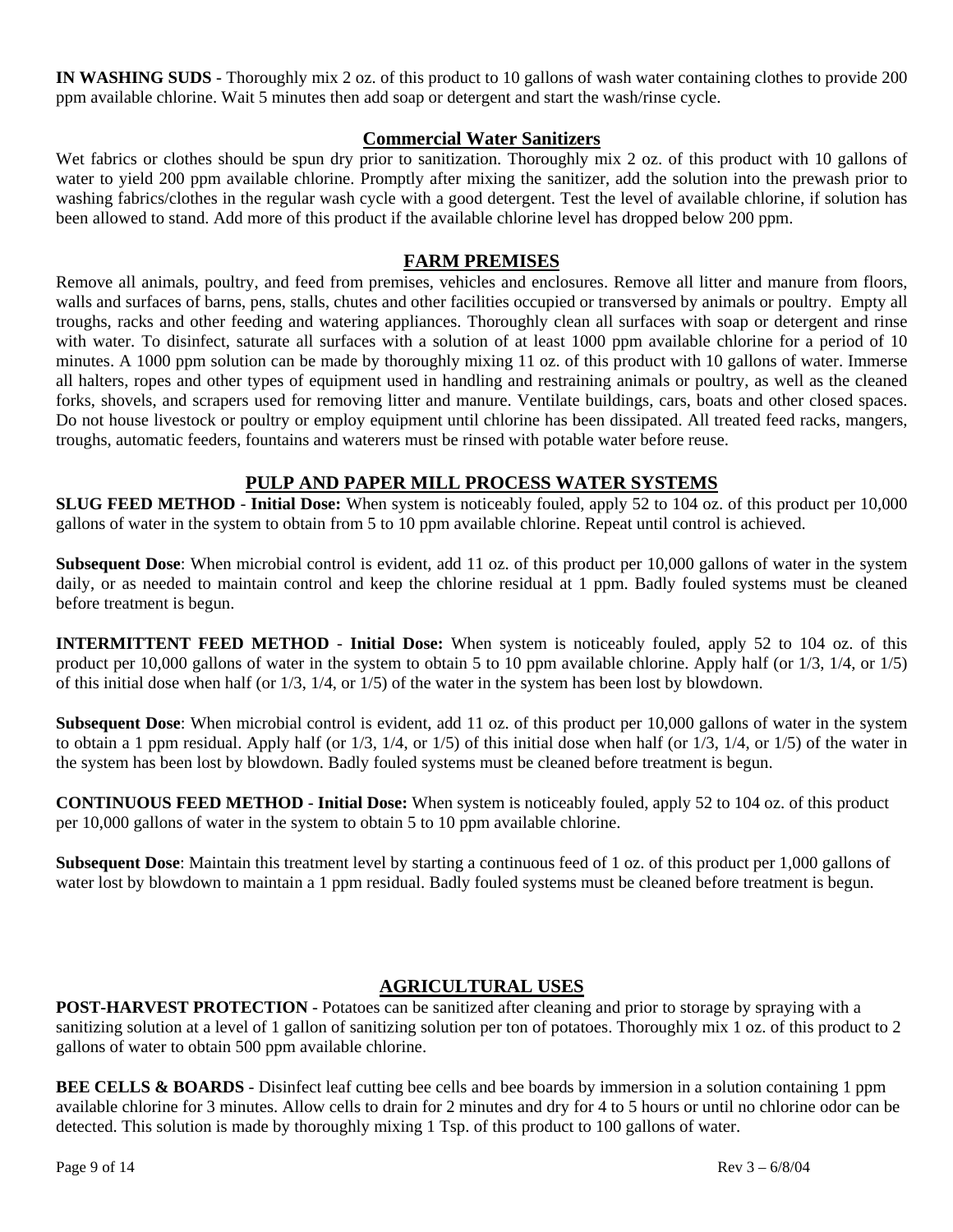The bee domicile is disinfected by spraying with a 0.1 ppm solution until all surfaces are thoroughly wet. Allow the domicile to dry until all chlorine odor has dissipated.

**FOOD EGG SANITIZATION** - Thoroughly clean all eggs. Thoroughly mix 2 oz. of this product with 10 gallons of warm water to produce a 200 ppm available chlorine solution. The sanitizer temperature should not exceed 130 degrees F. Spray the warm sanitizer so that the eggs are thoroughly wetted. Allow the eggs to thoroughly dry before casing or breaking. Do not apply a potable water rinse. The solution should not be re-used to sanitize eggs.

**FRUIT & VEGETABLE WASHING** - Thoroughly clean all fruits and vegetables in a wash tank. Thoroughly mix 5 oz. of this product in 200 gallons of water to make a sanitizing solution of 25 ppm available chlorine. After draining the tank, submerge fruit or vegetables for 2 minutes in a second wash tank containing the recirculating sanitizing solution. Spray rinse vegetables with the sanitizing solution prior to packaging. Rinse fruit with potable water only prior to packaging. Specific exceptions to these vegetable and fruit handling directions are included in tables, pages 13 through 14, attached.

## **AQUACULTURAL USES**

**FISH PONDS** - Remove fish from ponds prior to treatment. Thoroughly mix 103 oz. of this product to 10,000 gallons of water to obtain 10 ppm available chlorine. Add more product to the water if the available chlorine level is below 1 ppm after 5 minutes. Return fish to pond after the available chlorine level reaches zero.

**FISH POND EQUIPMENT** - Thoroughly clean all equipment prior to treatment. Thoroughly mix 2 oz. of this product to 10 gallons of water to obtain 200 ppm available chlorine. Porous equipment should soak for one hour.

**MAINE LOBSTER PONDS** - Remove lobsters, seaweed etc. from ponds prior to treatment. Drain the pond. Thoroughly mix 6,200 oz. of this product to 10,000 gallons of water to obtain at least 600 ppm available chlorine. Apply so that all barrows, gates, rock and dam are treated with product. Permit high tide to fill the pond and then close the gates. Allow water to stand for 2 to 3 days until the available chlorine level reaches zero. Open gates and allow 2 tidal cycles to flush the pond before returning lobsters to pond. **(NOT FOR USE IN CALIFORNIA**)

**CONDITIONING LIVE OYSTERS** Thoroughly mix 5 oz. of this product to 10,000 gallons of water at 50 to 70 degree F to obtain 0.5 ppm available chlorine. Expose oysters to this solution for at least 15 minutes, monitoring the available chlorine level so that it does not fall below 0.05 ppm. Repeat entire process if the available chlorine level drops below 0.05 ppm or the temperature falls below 50 degree F. **(NOT FOR USE IN CALIFORNIA**)

**CONTROL OF SCAVENGERS IN FISH HATCHERY PONDS** - Prepare a solution containing 200 ppm of available chlorine by mixing 2 oz. of product with 10 gallons of water. Pour into drained pond potholes. Repeat if necessary. Do not put desirable fish back into refilled ponds until chlorine residual has dropped to 0 ppm as determined by a test kit.

## **SANITIZATION OF DIALYSIS MACHINES**

Flush equipment thoroughly with water prior to using this product. Thoroughly mix 6 oz. of this product to 10 gallons of water to obtain at least 600 ppm available chlorine. Immediately use this product in the hemodialysate system allowing for a minimum contact time of 15 minutes at 20 degree C. Drain system of the sanitizing solution and thoroughly rinse with water. Discard and **DO NOT** reuse the spent sanitizer. Rinsate must be monitored with a suitable test kit to insure that no available chlorine remains in the system.

This product is recommended for decontaminating single and multi-patient hemodialysate systems. This product has been shown to be an effective disinfectant (virucide, fungicide, bactericide, pseudomonicide) when tested by AOAC and EPA Test methods. This product may not totally eliminate all vegetative microorganisms in hemodialysate delivery systems due to their construction and/or assembly, but can be relied upon to reduce the number of microorganisms to acceptable levels when used as directed. This product should be used in a disinfectant program, which includes bacteriological monitoring of the hemodialysate delivery system. This product is NOT recommended for use in hemodialysate or reverse osmosis (RO) membranes.

Consult the guidelines for hemodialysate systems, which are available from the Hepatitis Laboratories, CDC, Phoenix, AZ 85021.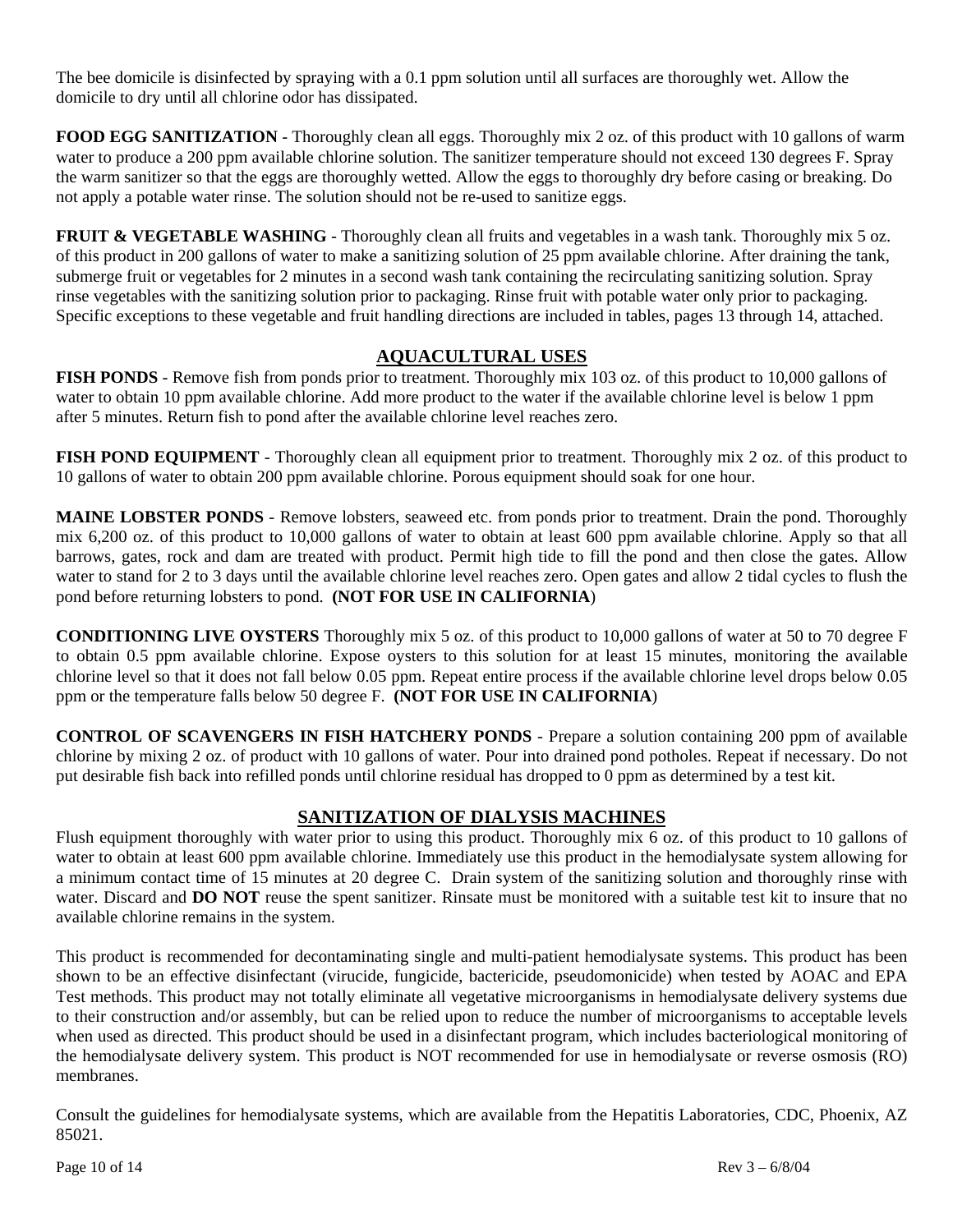## **ASPHALT OR WOOD ROOFS AND SIDINGS (NOT FOR USE IN CALIFORNIA)**

To control fungus and mildew, first remove all physical soil by brushing and hosing with clean water, and apply a 5000 ppm available chlorine solution. Mix 5 oz. of this product per gallon of water and brush or spray roof or siding. After 30 minutes, rinse by hosing with clean water.

## **BOAT BOTTOMS**

To control slime on boat bottoms, sling a plastic tarp under boat, retaining enough water to cover the fouled bottom area, but not allowing water to enter enclosed area. This envelope should contain approximately 500 gallons of water for a 14 foot boat. Add 18 oz. of this product to this water to obtain a 35 ppm available chlorine concentration. Leave immersed for 8 to 12 hours. Repeat if necessary. Do not discharge the solution until the free chlorine level has dropped to 0 ppm, as determined by a swimming pool test kit.

### **ARTIFICIAL SAND BEACHES (NOT FOR USE IN CALIFORNIA)**

 To sanitize the sand, spray a 500 ppm available chlorine solution containing 5 oz. of this product per 10 gal. of water at frequent intervals. Small areas can be sprinkled with a watering can.

## **TOILET BOWL SANITIZERS (NOT FOR USE IN CALIFORNIA)**

 (These products are marketed as individual packages for placement in the toilet. Therefore, use directions are not appropriate.)

(Claims are limited to sanitization. No claims for disinfection are permitted.)

## **DRIP IRRIGATION**

Contact Manufacturer for guidance and detailed instructions.

This product when used properly will control bacterial and algae growth in the lines and emitters of a drip irrigation system, and thereby provide a uniform distribution of water.

**CALIBRATION** – If the irrigation water has high levels of nutrients causing bacterial, algae, and other bio-fouling that reduces system performance, continuous chlorination may be necessary. The recommended level of free residual chlorine for continuous feed is 1 to 2 ppm, measured at the end of the farthest lateral using a good quality test kit for available chlorine. The available chlorine level should be checked periodically.

**SHOCK TREATMENTS** - Periodic shock treatments at a higher available chlorine rate of up to 20 ppm free residual may be appropriate where bacteria and/or algae clogging and build-up are not managed by maintaining a continuous residual. The frequency of the chlorine shock application depends upon the frequency and extent of bio-clogging.

**INJECTION** - The rate of sanitizer injection into the irrigation water flow required to supply the desired available chlorine dosage in ppm can be estimated using the following equation:

 $I = (0.006)$  x (ppm desired) x (system flow rate in gpm) / (bleach strength)

Where I is the injection rate in gallons per hour.

For example: To obtain 5 ppm available chlorine at a water flow rate of 30 gallons per minute while injecting 12.5% sodium hypochlorite solution, you should inject:

 $I = (0.006) \times (5) \times (30) / 12.5 = 0.072$  gallons per hour of 12.5% sodium hypochlorite solution.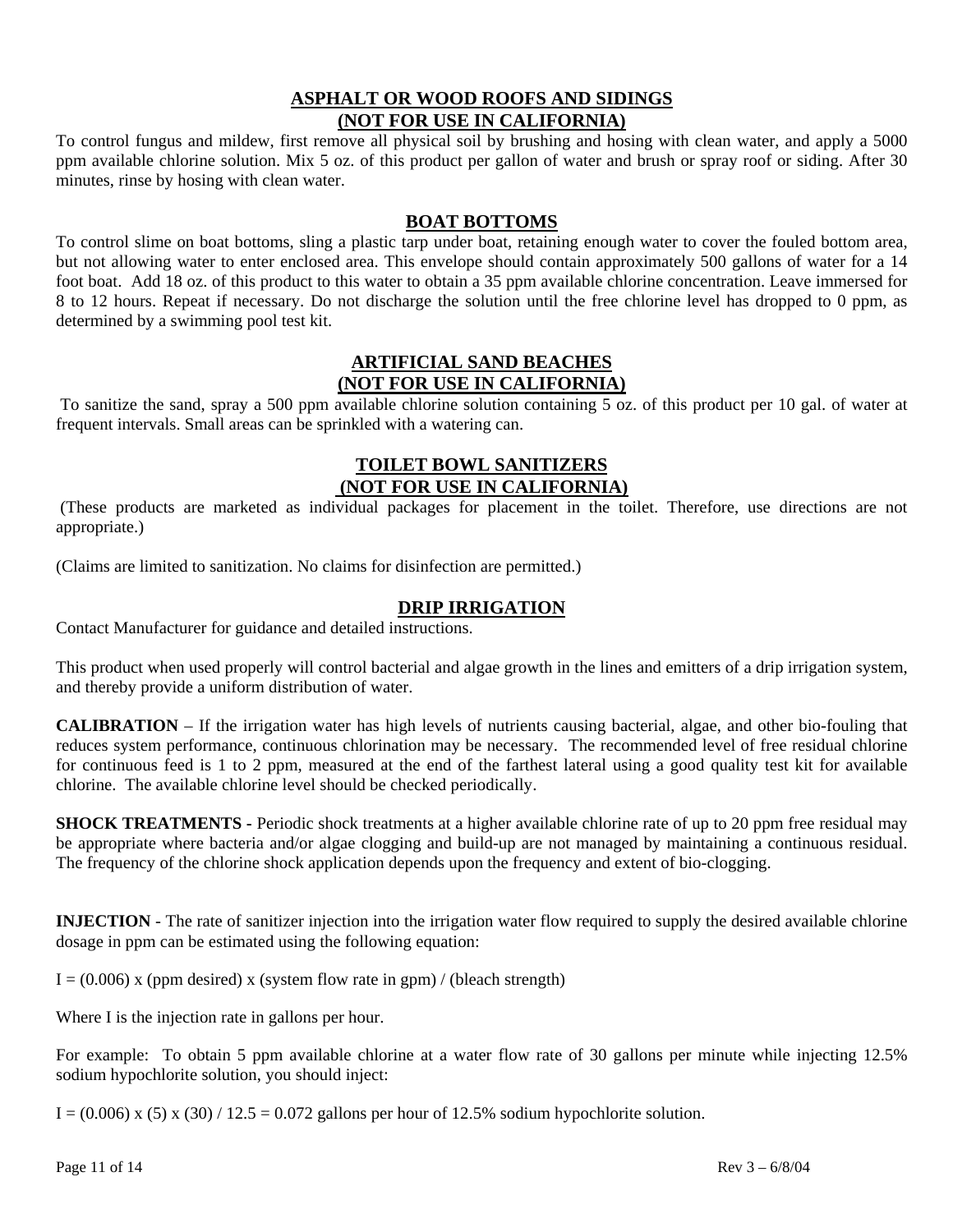NOTE: This calculation, when applied to clean water, which is free of amine nitrogen and organic nutrients, will give a result close to the actual product injection rate required. In actual practice, however, contaminants in the water may consume sanitizer such that the available chlorine concentration is less than expected from the calculation. To correctly establish the product dose setting required, it is necessary to measure the available chlorine at the end of the treated increment in the field and adjust the sanitizer dose setting until the desired available chlorine concentration is obtained. Only experience can establish the actual injector settings required to provide the desired level of available chlorine at the end of the farthest lateral.

Injection should be started during irrigation, near the end of the irrigation sequence, but early enough to establish the desired available chlorine concentration throughout the system being treated. Apply the sanitizer upstream of the filter to help keep the filter clean. Determine the level of available chlorine as described in the "Calibration" section, above, using a chlorine test kit. Allow sufficient time to achieve a steady reading.

DO NOT apply sanitizer when fertilizers, herbicides, and insecticides are being injected since they will consume the available chlorine and may produce toxic reaction products.

**SENSITIVE PLANT SPECIES PRECAUTIONS** – Certain plants, including various species of trees, flowers, shrubs, agronomic crops, fruits and vegetables are adversely affected by chlorinated irrigation. The use of this product can impact the growth, appearance and health of the plants.

Begonias, geraniums and other ornamental plant species are known to be sensitive to continuous chlorination at levels of 1- 2 ppm free chlorine. Plant species such as tomato, lettuce, broccoli, and petunia are sensitive to periodic chlorination levels of 10-20 ppm free chlorine.

If uncertain of a plant's tolerance, consult an agronomist or a support agency such as a University Extension Service or your local agent of the U.S. Department of Agriculture.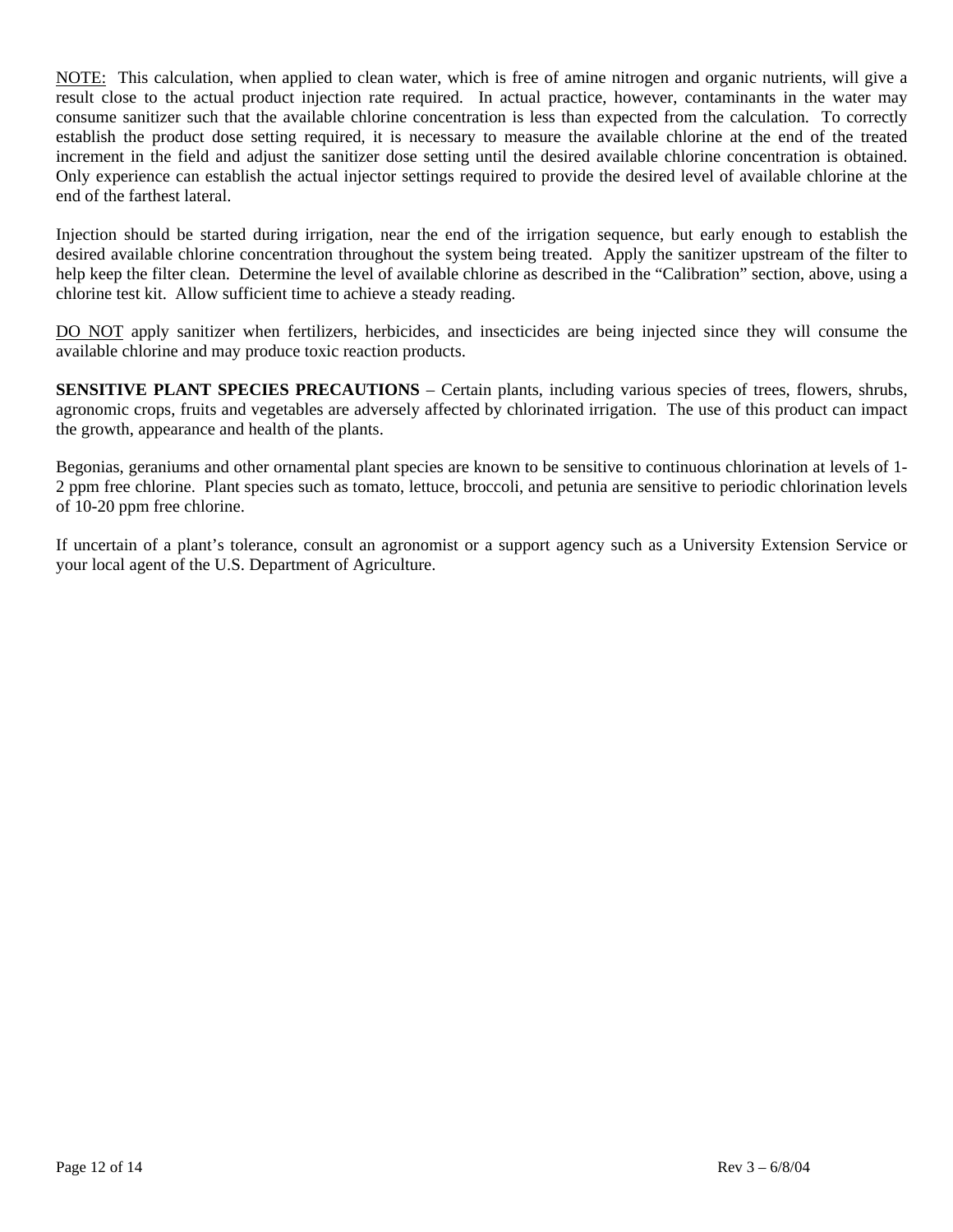# **CHLORINE DOSAGE IN FRUIT AND VEGETABLE TREATMENT**

**Available Chlorine Required in Treatment Water** 

| <b>COMMODITY</b>        | <b>TREATMENT</b> | <b>AVAILABLE CHLORINE</b> | <b>COMMENTS</b>                                             |
|-------------------------|------------------|---------------------------|-------------------------------------------------------------|
|                         | <b>METHOD</b>    | TO APPLY (ppm)            |                                                             |
| Apples                  | Damp Tank        | $100 - 500$               | Submerge the apples for a minimum of 45 seconds. Do not     |
|                         | Flume            | $30 - 50$                 | exceed 90 seconds contact time in dump tank or flume.       |
|                         | Spray            | $100 - 200$               | Spray until thoroughly wet.                                 |
| Artichokes              | Spray            | $100 - 150$               | Spray until thoroughly wet.                                 |
| Asparagus               | Spray            | $100 - 150$               | Spray until thoroughly wet.                                 |
|                         | Hydrocooler      | $125 - 150$               | Hydrocool for $20 - 30$ minutes.                            |
| <b>Brussels Sprouts</b> | Spray            | $100 - 150$               | Spray until thoroughly wet.                                 |
| Cabbage                 | Spray            | $80 - 100$                | Spray until thoroughly wet. After treatment, the adhering   |
| (Chopped)               |                  |                           | moisture must be removed by centrifuging.                   |
| Carrots                 | Dump Tank        | $100 - 200$               | Remove the carrots from dump tank or flume after $1 - 5$    |
|                         | Flume            | $100 - 200$               | minutes contact time.                                       |
|                         | Spray            | $50 - 100$                | Spray until thoroughly wet.                                 |
| Cauliflower             | Spray            | $300 - 400$               | Spray until thoroughly wet.                                 |
| Celery                  | Spray            | $100 - 110$               | Spray until thoroughly wet.                                 |
| Cherries                | Spray            | $75 - 100$                | Spray until thoroughly wet.                                 |
| Cucumbers               | Spray            | $300 - 350$               | Spray until thoroughly wet.                                 |
| Garlic                  | Spray            | $75 - 100$                | Spray until thoroughly wet.                                 |
|                         | Tank             | $75 - 150$                | Remove from tank after $2 - 5$ minutes contact.             |
| Grapefruits             | Spray            | $100 - 150$               | Spray until thoroughly wet. Drench for $3 - 5$ minutes. For |
|                         | Drench           | $40 - 75$                 | citrus quarantine treatment, use 200 ppm of available       |
|                         |                  |                           | chlorine at pH $6.0 - 7.5$ in drench tank.                  |
| Lemons                  | Spray            | $100 - 150$               | Spray until thoroughly wet.                                 |
|                         | Drench           | $40 - 75$                 | Drench for $3 - 5$ minutes.                                 |
|                         | Dump Tank        | $30 - 50$                 | Remove from tank after $2 - 3$ minutes contact time.        |
| Melons                  | Hydrocooler      | $100 - 150$               | Hdyrocool for $20 - 30$ minutes.                            |
| (All varieties)         | Spray            | $100 - 150$               | Spray until thoroughly wet.                                 |
| Mushrooms               | Spray            | $100 - 120$               | After treatment with the chlorinated water, mushrooms       |
|                         |                  |                           | must be treated with 0.2% sodium bisulfate (anti-oxidant)   |
|                         |                  |                           | to prevent browning.                                        |
| Onion                   | Spray            | $75 - 120$                | Spray until thoroughly wet.                                 |
| (Dry)                   | Tank             | $75 - 120$                | Remove from tank after $2 - 3$ minutes contact time.        |

# **CHLORINE DOSAGE IN FRUIT AND VEGETABLE TREATMENT**